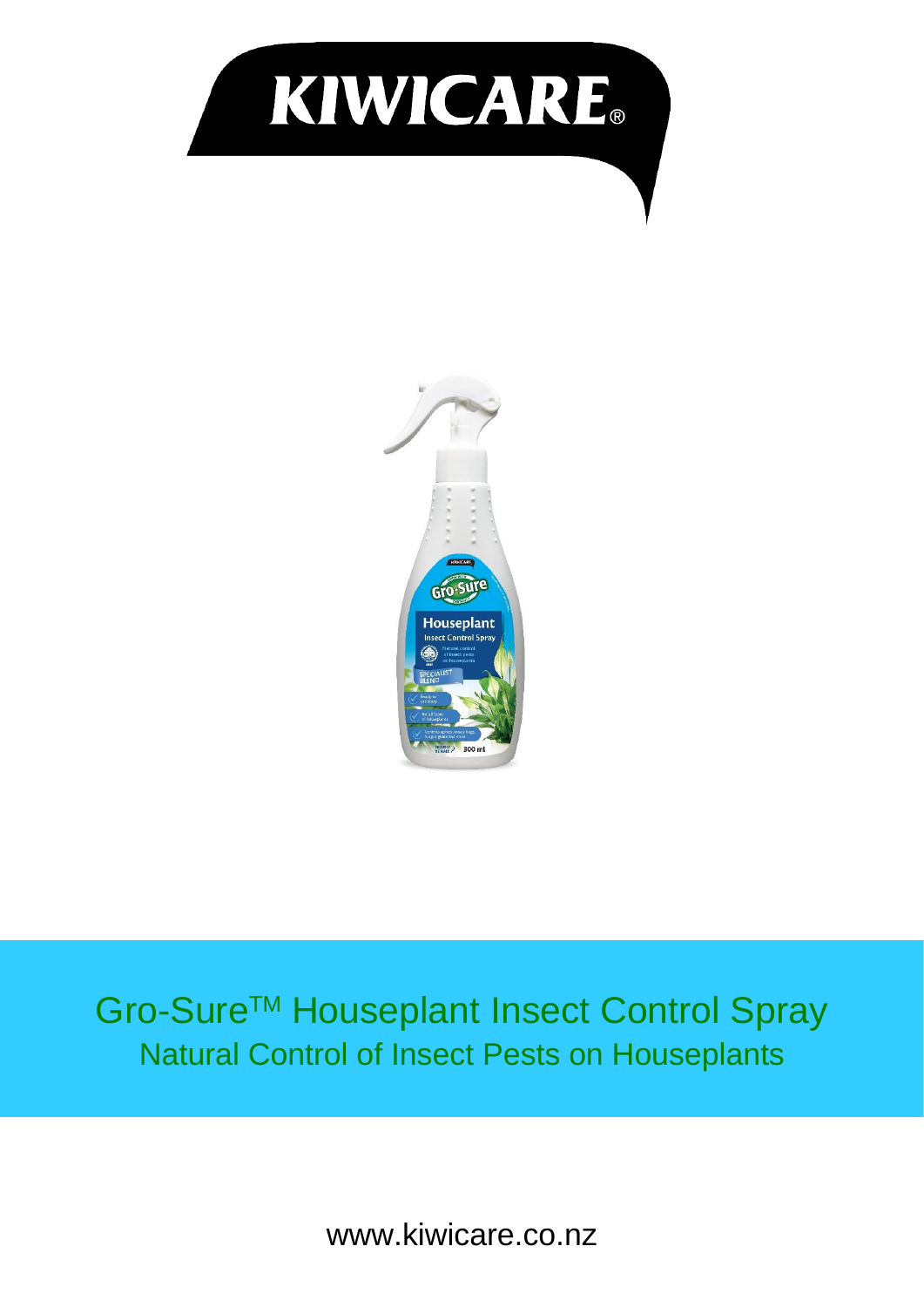## **Background**

[Gro-Sure Houseplant Insect Control Spray](https://www.kiwicare.co.nz/product/houseplant-insect-control-spray?utm_source=documents&utm_medium=tech_sheet&utm_campaign=houseplant_insect_control) for natural control of insect pests on

all types of houseplants.

## Benefits and Features

- Ready to use spray.
- For all types of houseplants.
- Controls aphids, mealybugs, fungus gnats and more.
- BioGro certified for organic growing.

## Available As

• 300 ml spray pump.

## Active Ingredients

0.12 g/L pyrethrins ion the form of a ready to use liquid.

## Application

#### **Directions**

- Shake well.
- Spray all affected surfaces of the plant.
- Apply at first sign of insects and then every 7 days after that.
- Spray directly onto potting mix for fungus gnat infestations.

#### For Best Results

- Apply to top and underside of leaves.
- It is a good idea to take the plant outside to spray it to avoid any damage to surrounding surfaces.



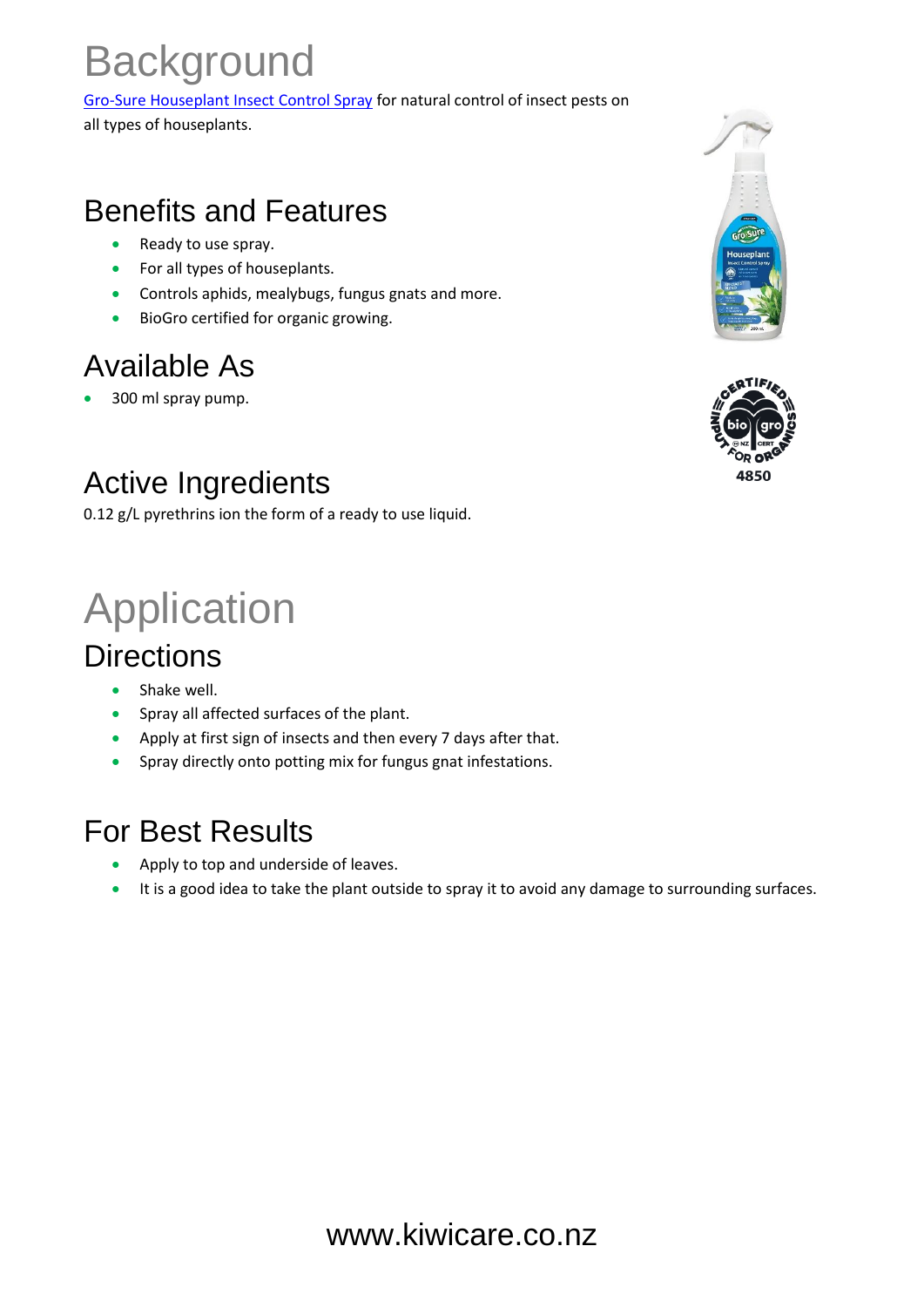## CPR for Your Houseplants

How are your houseplants? Do they need Care, Protection and Revitalising? Do they need CPR?

The Kiwicar[e Gro-Sure Houseplant range](https://www.kiwicare.co.nz/products/houseplant-products/?utm_source=documents&utm_medium=tech_sheet&utm_campaign=houseplant_range) has all you need to give your houseplants the CPR they need.

- **1. Care**
	- a. Use [Gro-Sure Watering Indicators](https://www.kiwicare.co.nz/product/houseplant-watering-indicator/?utm_source=documents&utm_medium=tech_sheet&utm_campaign=houseplant_watering_indicator) to ensure you water your houseplants when they need it.
	- b. Use Gro-[Sure Houseplant Pump'n'Feed](https://www.kiwicare.co.nz/product/houseplant-pumpnfeed/?utm_source=documents&utm_medium=tech_sheet&utm_campaign=houseplant_pumpnfeed) an[d Droplet Feeders](https://www.kiwicare.co.nz/product/houseplant-droplet-feeder/?utm_source=documents&utm_medium=tech_sheet&utm_campaign=houseplant_droplet_feeder) to make sure your houseplants have the nutrients they need for healthy growth.
	- c. Use Gro-[Sure Houseplant Mist'n'Feed](https://www.kiwicare.co.nz/product/houseplant-mistnfeed/?utm_source=documents&utm_medium=tech_sheet&utm_campaign=houseplant_mistnfeed) to raise humidity around foliage for healthier green leaves.
- **2. Protect**
	- a. Use [Gro-Sure Houseplant Insect Control Spray](https://www.kiwicare.co.nz/product/houseplant-insect-control-spray/?utm_source=documents&utm_medium=tech_sheet&utm_campaign=houseplant_insect_control) to protect your houseplant from insect pests.
- **3. Revitalise**
	- a. Re-pot your houseplant in [Gro-Sure Houseplant Potting Mix](https://www.kiwicare.co.nz/product/houseplant-potting-mix/?utm_source=documents&utm_medium=tech_sheet&utm_campaign=houseplant_potting_mix) to prevent root restriction, provide good drainage and aeration, and provide root delivered nutrients.
	- b. Then go back to 1.

This CPR cycle will ensure your houseplants continue to give you pleasure for years.

Also, in th[e Gro-Sure Houseplant Range](https://www.kiwicare.co.nz/assets/Uploads/Gro-Sure-Houseplant-Leaflet.pdf) are Orchid specific options for feeding and misting your plants.